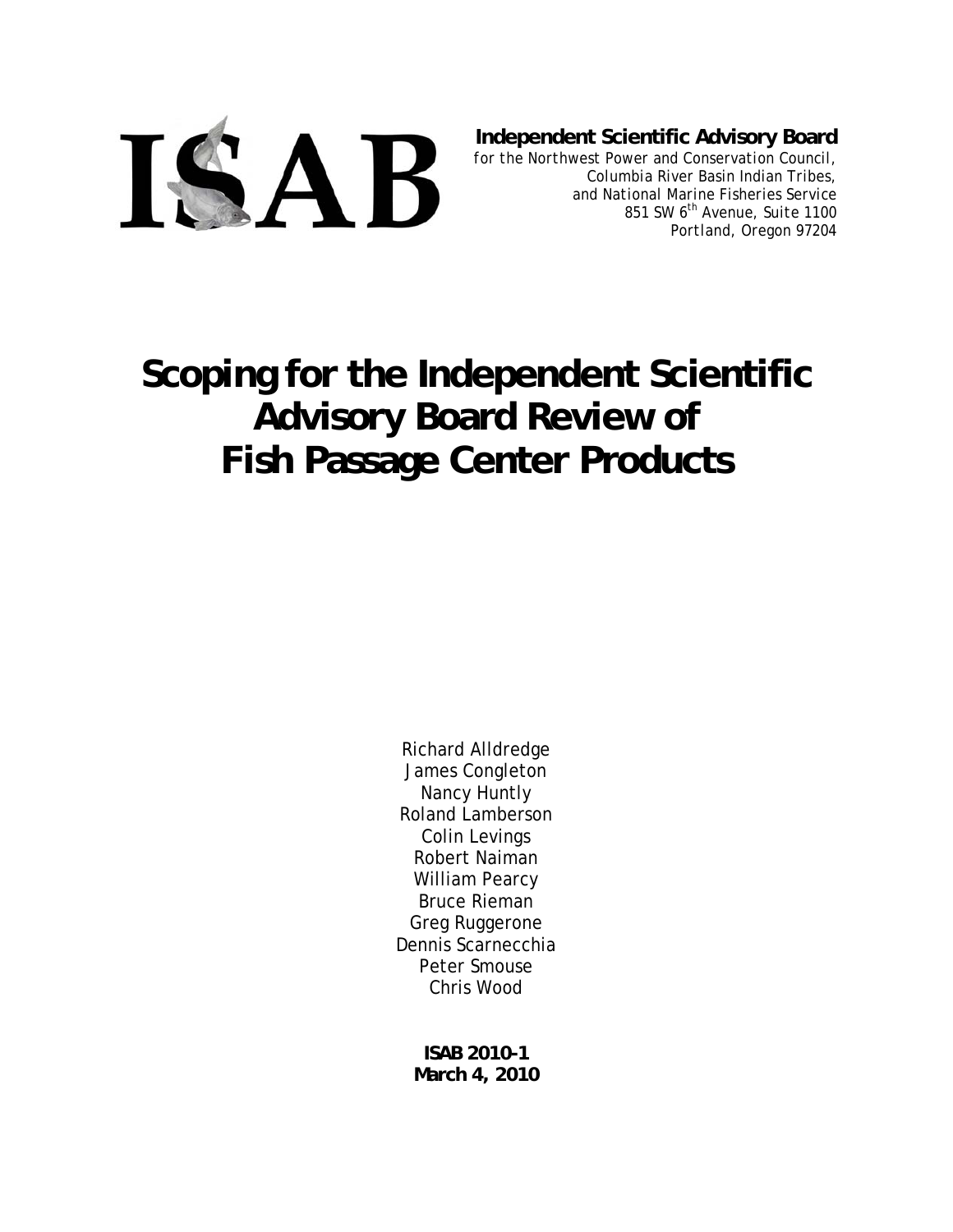## Scoping for the Independent Scientific Advisory Board **Review of Fish Passage Center Products**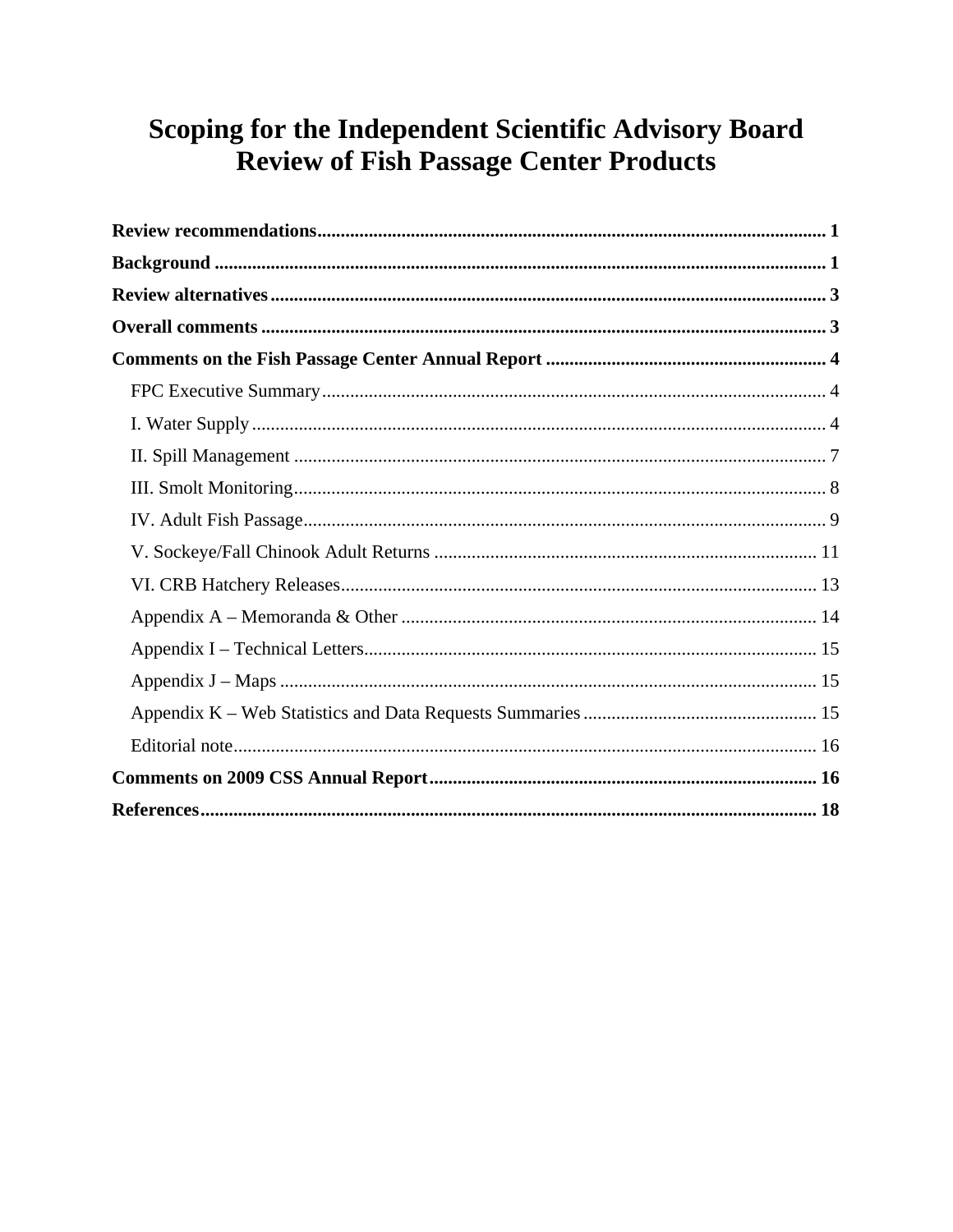## **Scoping for the Independent Scientific Advisory Board Review of Fish Passage Center Products**

## **Review recommendations**

- 1. Scientific review by the Independent Scientific Advisory Board (ISAB) is recommended only for selected Fish Passage Center (FPC) products. Review for administrative, oversight, or an editorial purpose is not appropriate.
- 2. Products should be considered for review when new analyses are introduced, when new conditions or data bring old analyses into question, and when consensus cannot be reached in the region on the science involved in the product. Memoranda in response to special inquiries and technical letters are often appropriate for review consideration.
- 3. Products that warrant review could be identified by any combination of the FPC Oversight Board, the FPC staff, the ISAB Administrative Oversight Panel, and the ISAB.
- 4. When possible ISAB reviews would be conducted during the public response period following release of the draft FPC and CSS annual reports.
- 5. Council staff and ISAB Ex Officio member, Jim Ruff, will serve as the ISAB liaison to the FPC and FPC Oversight Board to facilitate timely reviews as required throughout the year.
- 6. For each review an ISAB subgroup will be selected from the full Board based on areas of expertise and availability.
- 7. ISAB review comments shall be linked to the corresponding FPC product on the FPC web site and the ISAB web site.

## **Background**

On December 18, 2009, the Fish Passage Center Oversight Board asked the Independent Scientific Advisory Board (ISAB) to "review the 2008 Fish Passage Center and Comparative Survival Study (CSS) Annual Reports and based on that review, provide recommendations to the Board on how to organize a useful regular review of Fish Passage Center products."

This review is intended to address recommendations in the Northwest Power and Conservation Council's 2009 amendments to the Columbia River Basin Fish and Wildlife Program. The Program calls for the continuation of the fish passage related functions currently conducted by the Fish Passage Center. The primary functions are to provide technical assistance and information to fish and wildlife agencies in particular, and to the public in general, on matters related to water management, spill, and other passage measures. The Program also calls for the Fish Passage Center's Oversight Board to ensure that the functions are implemented consistent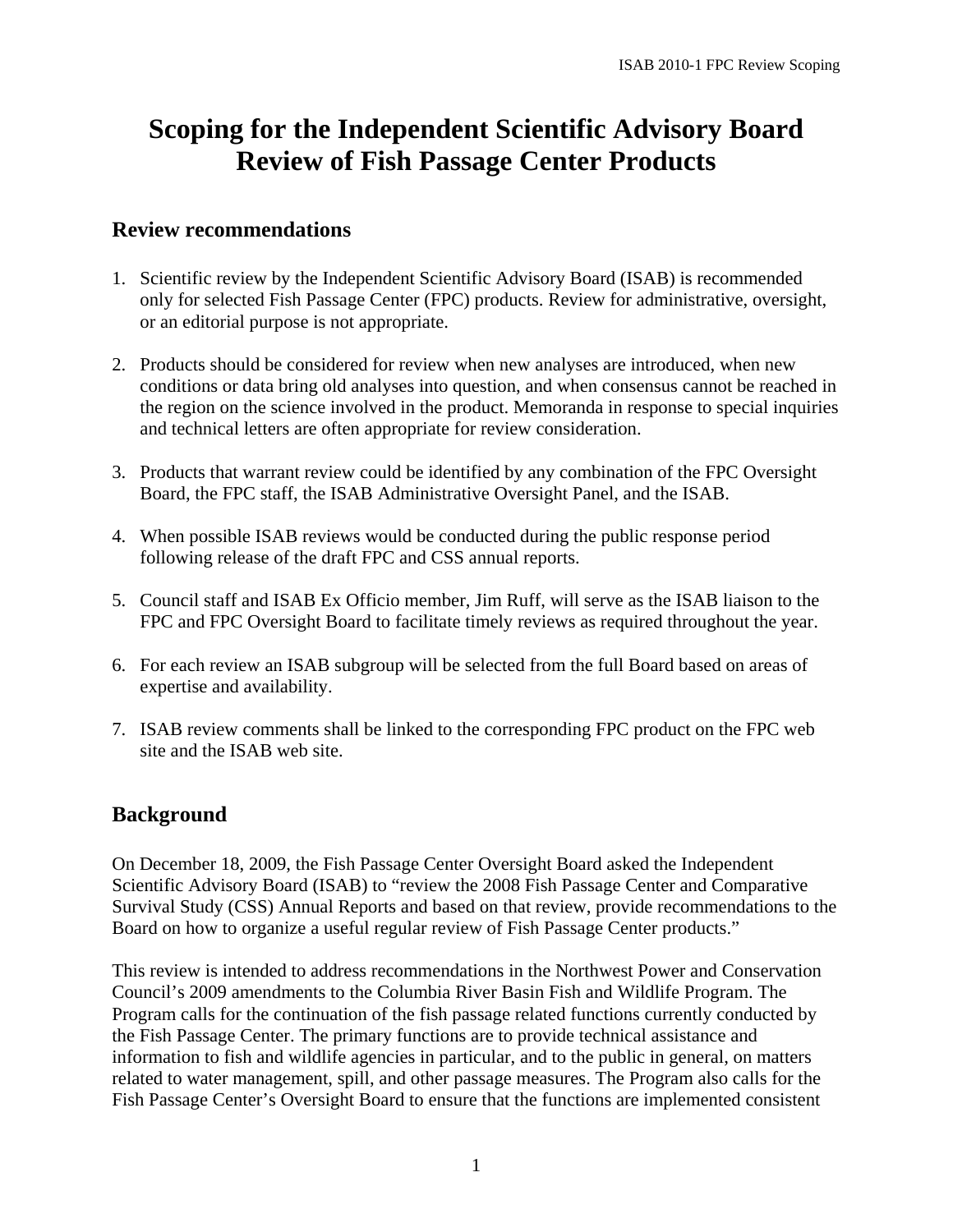with the Program. To do this, the Program specifies that the Oversight Board will work with the Center and the ISAB to organize a regular system of independent and timely science reviews of the Center's analytical products. The Oversight Board determines the requirements for peer review of analytical products.

The ISAB's workload is reviewed and approved by the ISAB's Administrative Oversight Panel (ISAB partners) consisting of the Council Chair, the Director of the Northwest Science Center (in consultation with the regional administrator), and a representative from the Columbia River Indian Tribes (currently CRITFC's executive director). To finalize a review approach, the ISAB will need to consult with its Administrative Oversight Panel.

Due to the limited time allowed, this review is not an in-depth review of the latest FPC and CSS annual reports. Nevertheless, during this scoping exercise the ISAB identified some areas of the annual reports where clarification is needed. Thus, in addition to considering how to organize a useful regular review of FPC products, this document includes some suggestions for FPC consideration of possible improvements to annual reports in general.

#### **Questions of interest**

- 1. What FPC products should be reviewed on a regular basis?
- 2. What types of the within year analyses/technical memoranda (e.g. spill benefit, sockeye, and jack memos; appendices A and I) could benefit from review and how should these reviews be structured?
- 3. Are data collection protocols, methods of analysis, and reporting of results satisfactory?
- 4. What modifications or additions to existing FPC products would benefit the Columbia River Basin Fish and Wildlife Program?

#### **Past reviews**

Over the past 14 years the ISAB and the Independent Scientific Review Panel (ISRP) have participated in numerous, iterative reviews of Fish Passage Center and CSS products. These products fall into four categories:

- 1. *proposals* for Fish and Wildlife Program funding (see appendix to ISAB&ISRP 2007-6)
- 2. *progress reports* (Ten-Year Retrospective Summary Report review (ISAB&ISRP 2007-6))
- 3. *technical memoranda* containing analyses of particular issues, with ISAB review specifically requested (Biological Effectiveness of 2005 Summer Spill; ISAB 2006-1), and
- 4. *general analysis* of hydrosystem passage data that were presented to the ISAB to inform reviews of key research and management issues such as in-river versus transportation of juvenile salmonids (**ISAB 2008-5**), latent mortality (**ISAB 2007-1**), reservoir operations (ISAB 2004-2), and flow augmentation (ISAB 2003-1).

In general, these proposals and analyses have fared well, and particular areas were identified that needed improvement. The products were informative and have generally profited from review, although certain elements were not recommended for continuation.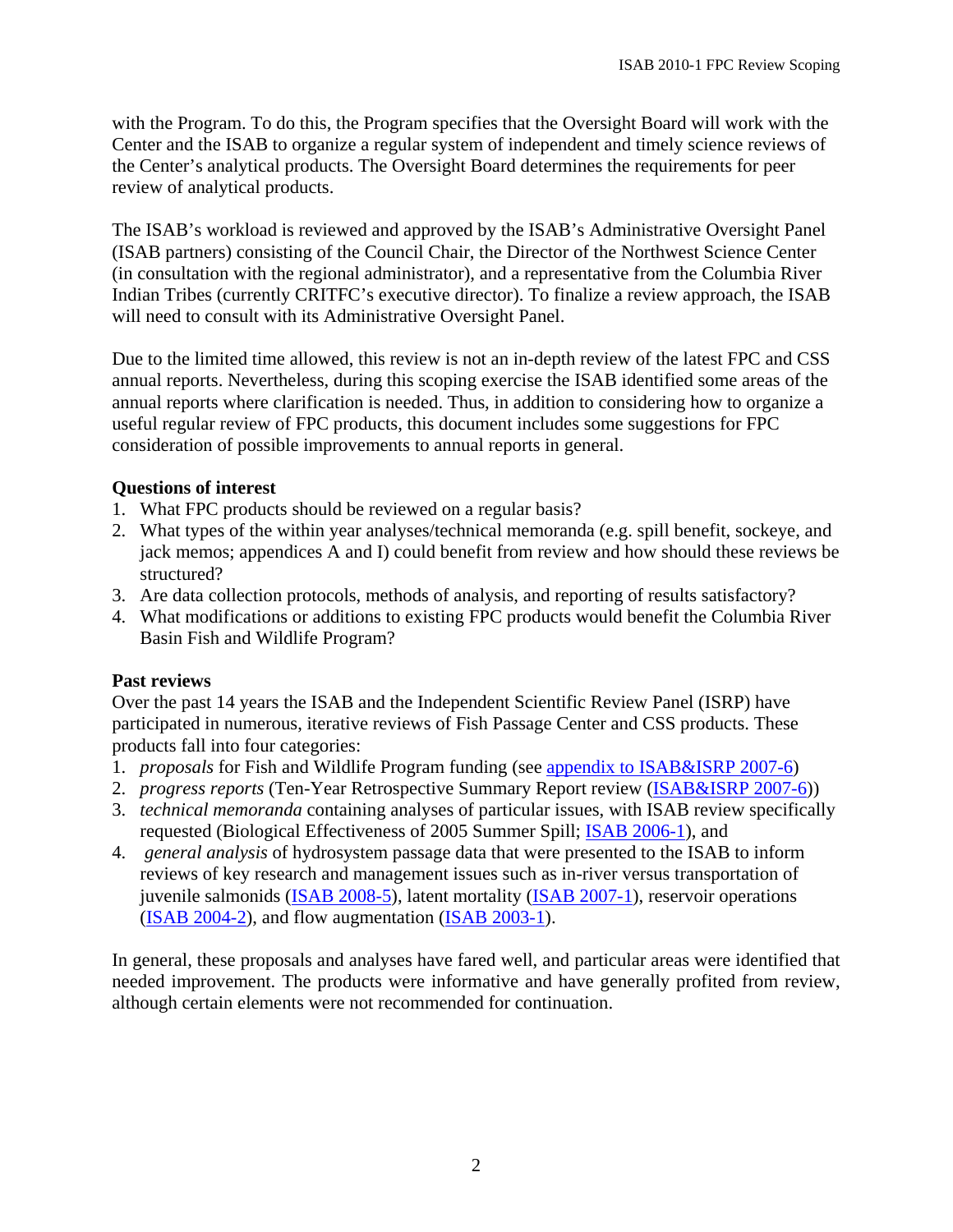## **Review alternatives**

ISAB involvement in review of FPC products could encompass several possible alternatives:

- *Status quo* past results and plans for future actions described in project proposals could be reviewed every 3 to 5 years by the ISRP. Retrospective summary reports could be reviewed as requested. Specific technical analyses might be reviewed as part of ISAB reviews of key scientific issues related to fish passage. Analyses by others, such as NOAA, also might be used during those reviews.
- *Regular annual review* this would build on the status quo, but would establish a regular ISAB review of the scientific elements of the FPC and CSS annual reports. Technical memos would be reviewed as appended to the annual reports.
- *Periodic review of selected technical memos* under this alternative the ISAB would review specific FPC products in draft form or shortly after release, with the understanding that the ISAB review would be posted and the FPC would provide a response to ISAB concerns. Identification of products that warrant review could be made by any combination of the FPC Oversight Board, the FPC, the ISAB partners, and/or the ISAB. These reviews could be in addition to the status quo and/or the regular annual review.
- *Regular review of technical memos*  the ISAB could be on notice to review all scientifically reviewable technical memos and products. The FPC and ISAB would need to work closely together to schedule these reviews, as turnaround time is typically very limited.

Under any combination of these alternatives, however, the ISAB could name a member to serve as a liaison to the FPC and FPC Oversight Board, and the ISAB could establish a formal mainstem/fish passage peer review group that is prepared to review FPC analyses on short notice.

## **Overall comments**

There is a definite need for in-depth peer review of Fish Passage Center (FPC) products, but there are difficulties to be considered if the ISAB takes on this challenge. The assessments done by the FPC rely heavily on creative statistical approaches that are less than obvious, and there is often divergence of opinion among scientists and managers in the region on the best approaches to use, creating ongoing controversy over the validity of some FPC results. Independent evaluation by the ISAB could require substantial time commitments of the ISAB members with relevant expertise. This represents a potential staffing/time problem that should be considered before committing to routine review of FPC products. Guidelines to identify particular products to be reviewed should be reassessed after a trial period of reviews. Developing a robust review process should involve an iterative discussion between the FPC Oversight Board, the ISAB's Administrative Oversight Board, the ISAB, and the Fish Passage Center.

Review of some sections of the FPC annual reports would be a good start and could be done every year. These sections are identified later in this review. The more potentially controversial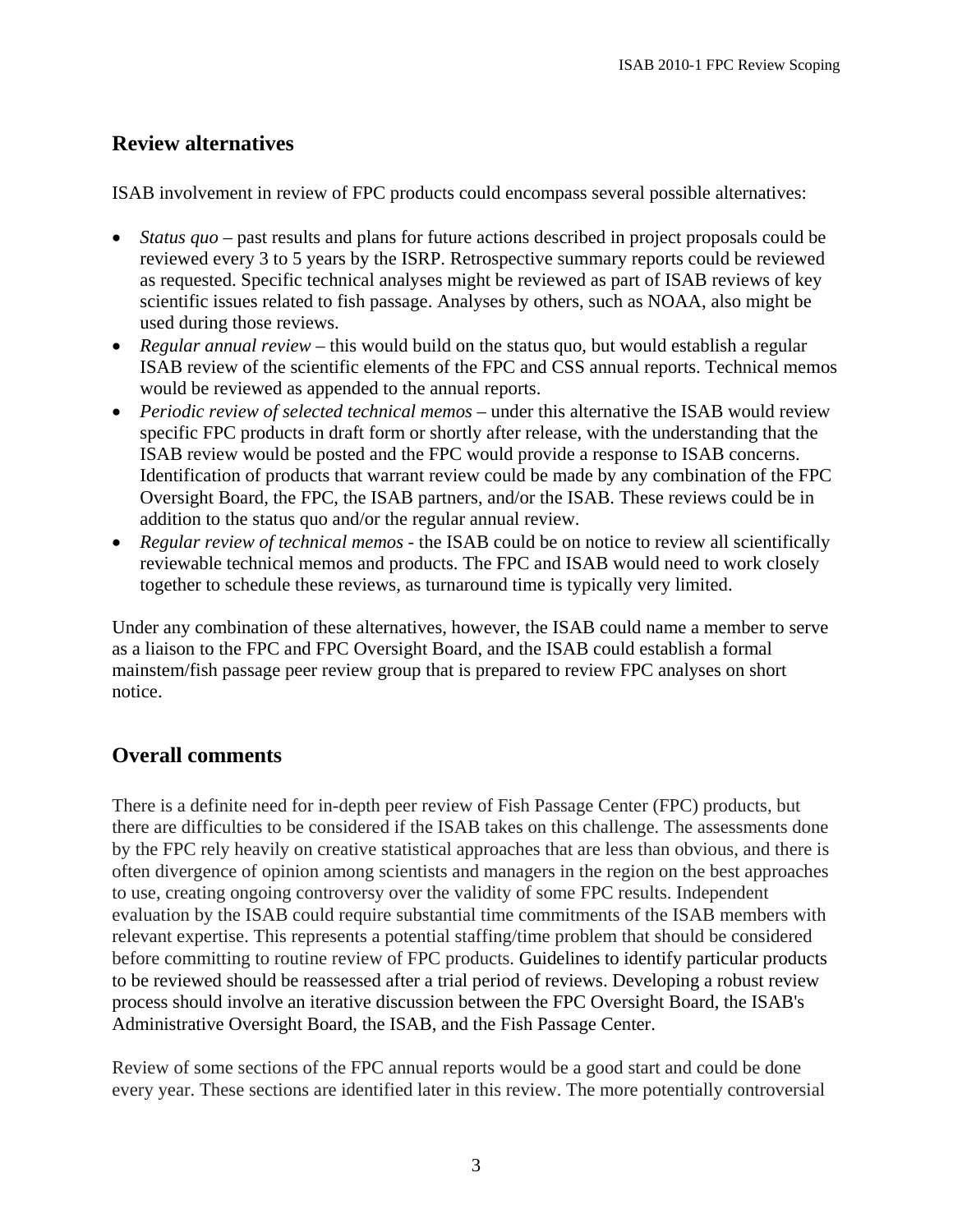FPC products are the Memoranda, which often are needed by the end-users within a short timeframe, but which may have policy implications. The issue becomes how to screen these memoranda, and whether to attempt to review them before or after they are released. One way to deal with the timeliness issue would be for the ISAB to perform a post-hoc review whenever a product proves to be contentious, or if a review is requested. The ISAB comments could then be appended to the original document along with any FPC response. This could provide, when needed, counterpoint and balance to the original conclusions.

If ISAB reviews are to be conducted on a short timeframe, it would be necessary to identify a specifically tasked sub-group that can respond on short notice and timely coordination will be necessary.

If desired the ISAB could comment on the annual report in the spirit of generally moving the science along and/or suggesting alternative material to include in the annual report, alternative methods of presentation, and suggestions for deleting material. This activity could be scheduled during the public comment period for the annual report.

## **Comments on the Fish Passage Center Annual Report**

## *FPC Executive Summary*

The executive summary would be more effective if it contained adequate information to provide perspective on reported outcomes. For example, a brief comparison with past years would provide a useful perspective when reporting findings such as flow targets not being met in two cases. It also would be useful to consider the relative departure, both positive and negative, from flow targets for all key periods to provide a perspective of the success of flow management. Flows and precipitation may be near average, but substantial variability appears to exist spatially and temporally. It is of interest to know if the flow targets are met consistently or if they are met more or less frequently at some times or at some locations.

## *I. Water Supply*

## **Review recommendation**

The Water Supply portion of the report does not appear to contain any particularly controversial interpretation of information. This section is primarily a report on river flows, dam storage, and compliance with the BiOp requirements. Flows are put in a recent historical context for precipitation, 1971-2000, and runoff ranked for 1990 to 2008. This is essentially a reporting of data with limited analysis other than computing averages and making comparisons with historical data. Much of the section is related to dam operations and compliance with mandates so there is little need for critical review. Unless the ISAB is involved in defining additional, useful metrics for long-term reporting, there appears to be no compelling reason for the ISAB to review this portion of the report other than informing ISAB members about the character of water supply in individual years.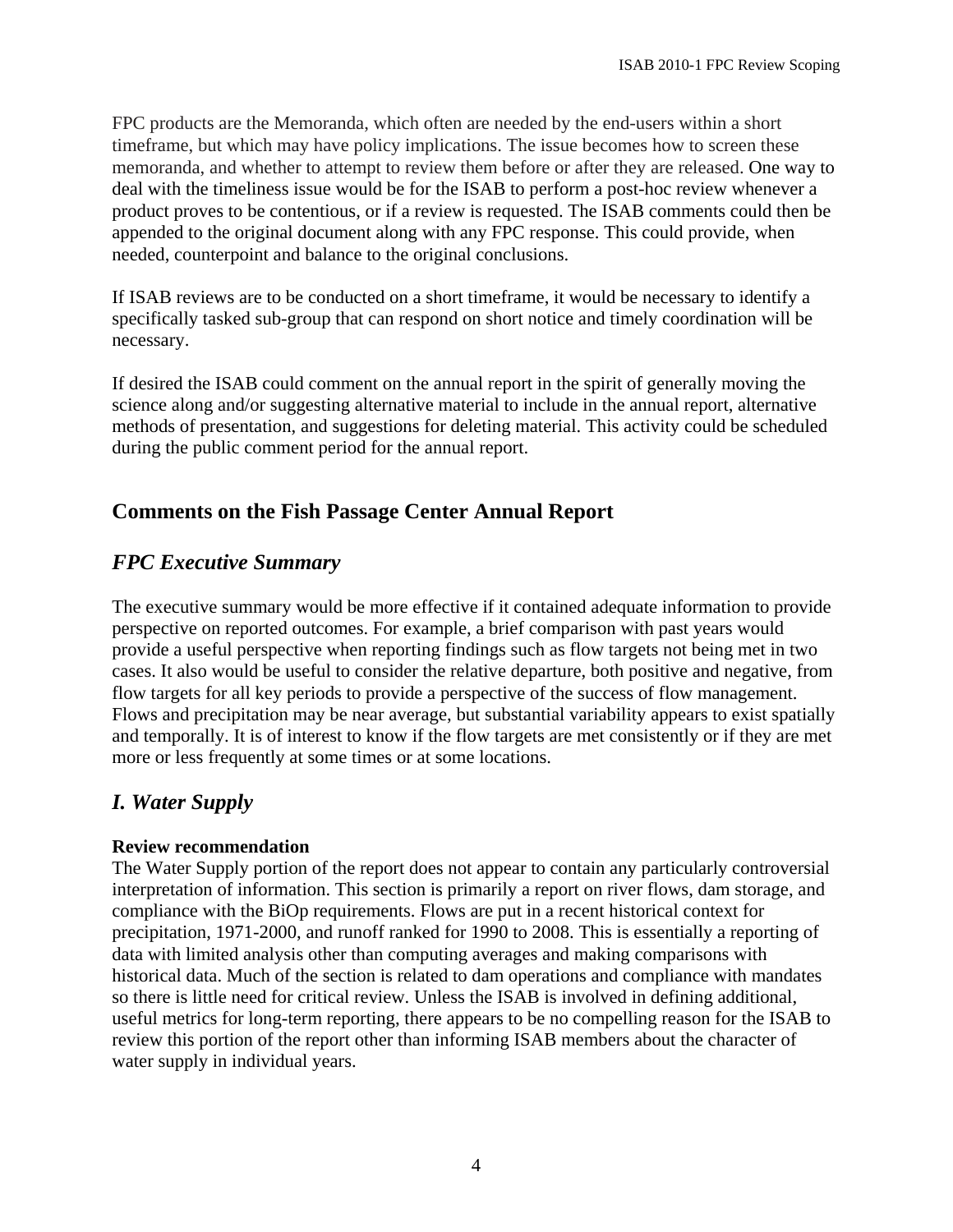#### **Suggested modifications**

The material is largely a summary of other records and analyses provided by water supply and flow recording efforts. With that purpose in mind it would help to consistently document or provide links to source information. The sources are inadequately defined in several cases and some methods or measures used for derivation or summary are not clear or consistent. There are also inconsistencies between information reported in the text and that shown in tables. Better referencing, clarity, and consistency in methods and reporting could make the report more useful, enhance credibility, and strengthen general conclusions.

Although the structure of the report and the statistics selected may be required, there may be ways to improve the utility of some of the summaries. For example, the report uses aggregated means as criteria for defining fish passage monitoring and flow objectives. The report does not generally consider or discuss data variability that could help with understanding the importance of departure in observed conditions from the objectives. Presumably variation is important in any conclusion about meeting or failing to meet objectives. The variability also could have important implications for specific stocks or migration timings.

The general summary of annual flow, and the comparison among years, is useful and important to maintain. The use of an annual flow statistic however, obscures potentially important information about seasonal variation in flow. In this section it is clear that flows at Lower Granite and McNary departed strongly from flow objectives early and late in the season. In the future it might be useful to track and present some higher resolution seasonal flow statistics to help consider the implications of both upstream flow management and climate change such as anticipated earlier peak flows and lower summer base flows. The flow year was near average, but was the timing of flow and the availability of water near average throughout the season? Does that variation hamper flow management or biological potential? Additional referencing for the sources of information for elevations and referencing the appendix for the System Operating Requests (SORs) should be included. A record of meetings and forecasts might be included as well.

In the present format, temperature data also are summarized with a relatively coarse resolution involving daily or longer time period means. Temperature is limited to observations associated with Dworshak and Lower Granite seasonal temperature control. Given the potentially important biological and ecological implications of variability in temperature and flow at shorter time scales and throughout the system, it might be useful to consider including additional and higher resolution information on both in future efforts. With the current need for data related to climate change, it would seem reasonable that the FPC assemble a more extensive report of precipitation, runoff, and snow pack with both spatial distribution and temporal variation on a monthly or even weekly time scale. These data are available elsewhere, so it would require collection of little or no new data. At the same time it would provide researchers easy access to information regarding shifts in peak flows, shifts from precipitation as snow to rain, and a more spatially explicit view of the impact of climate change on the Columbia River Basin. This may be beyond the scope of current FPC direction but might be worth some discussion in light of increasing concerns about climate change, food webs, and environmental flows.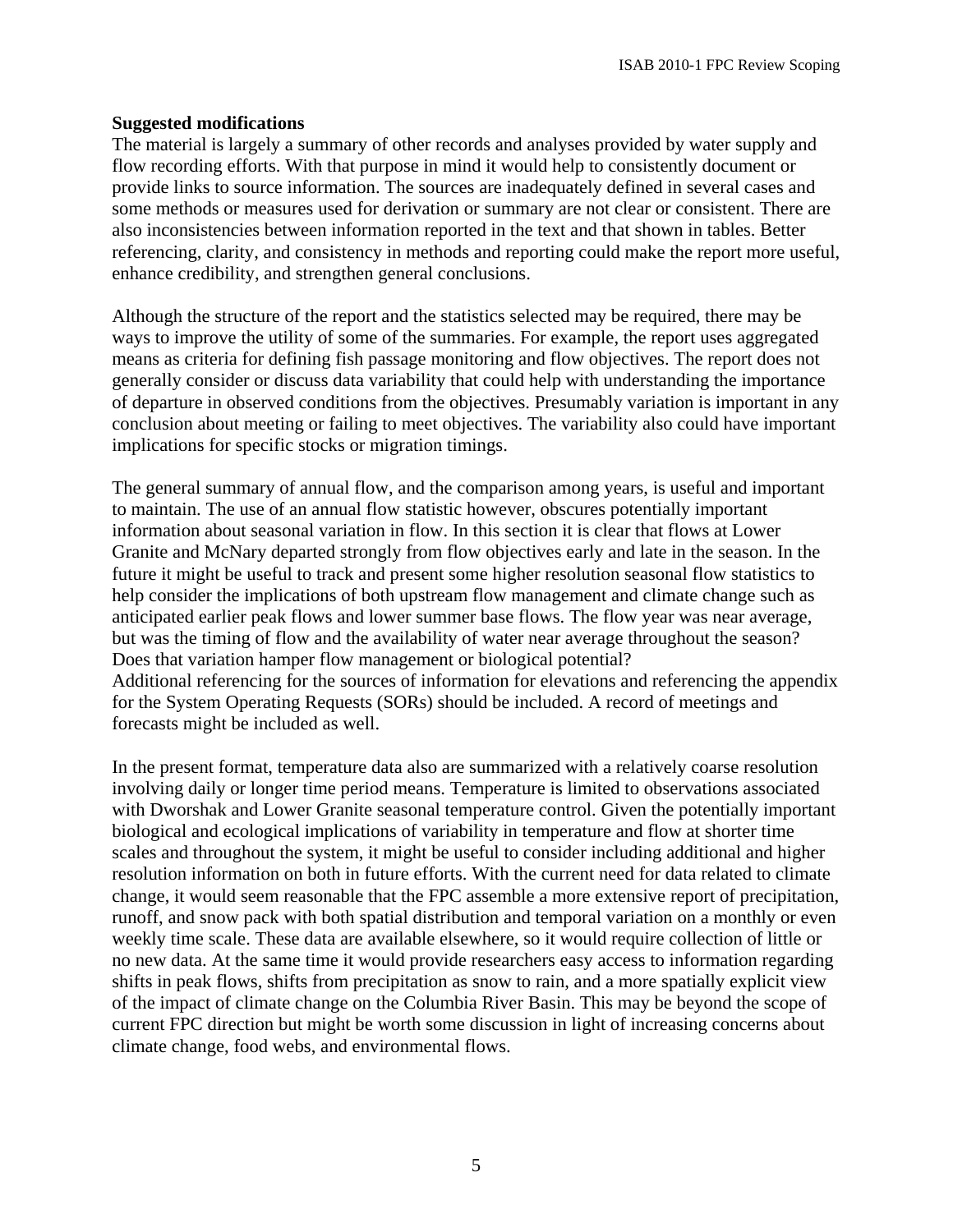### **Specific Comments**

P1. 1st paragraph. "Water year was *near or above average* throughout the basin". Actually it appears that the basin as a whole (at the Dalles) was below average and that the subbasins summarized ranged from 87 to 130%. The ranks are on either side of the median. Perhaps an important question is whether the range is important to summarize. It could be useful to consider what terms like "near" imply... is a 13% to 30% departure (or 8% overall) biologically meaningful?

Table 1. The specific link to the source information is helpful and should be done elsewhere as well.

Figure 1. It would be useful to provide a link to the CRITFC Hydro Program and the documents used to generate the information summarized here. A search of the CRITFC site did not produce this information. More detail on the nature of the measurements would also help. The text suggests that precipitation is somehow summarized "above" the reference point, but wording in the figure heading implies precipitation at "select locations." A water supply analysis would presumably summarize precipitation across the contributing watershed. It would be helpful to clarify the nature of the data and use consistent terminology.

P. 3 and Table 4. Although the snowpack did increase overall the ranges and means differ from those suggested in the text, depending on how the increase is calculated. For example, the late season increase in individual basins ranges from 1% to over 200% while the averages are between 14% and 58%. The major point, that snowpack increased late in the season, is supported, but the presentation and table need to be consistent and accurate. It is interesting that the snow water accumulations do not seem to match the patterns in precipitation. Some mention or explanation of this observation would be useful, particularly when there is need to draw some connection between patterns of precipitation, water supply, and actual observed flow.

Table 5-6, Figures 6-7. The Priest Rapids and Lower Granite data are presented in different formats while McNary data are presented both in tabular averages and as seasonal patterns. Consistency would help avoid confusion. Do the biological flow objectives referenced in Table 5 reflect any uncertainty or variability in the flow measurements? For example, the flow objectives show a stable discharge throughout the two windows, but an unregulated flow will vary substantially with climate and discharge patterns across the basin. Is it possible to consider whether the observed flows are meaningfully different than the objective, especially given the variability in both? Presumably there is some guidance on measuring the flow departure that could be referenced here to provide useful context. It also appears that departure is seasonally quite substantial at both McNary and Lower Granite, but that is not discussed. Is a simple average biologically meaningful or is it important to break this down to finer resolution to consider how, when, and why the objectives are or are not met? Again it would be useful to reference the sources of the information.

P. 13. Dworshak operation references and sources of information would be helpful. It appears that the resolution of the outflow and temperature data may be sub-daily. The resolution of the information could be defined in the figure heading or referenced for the information source.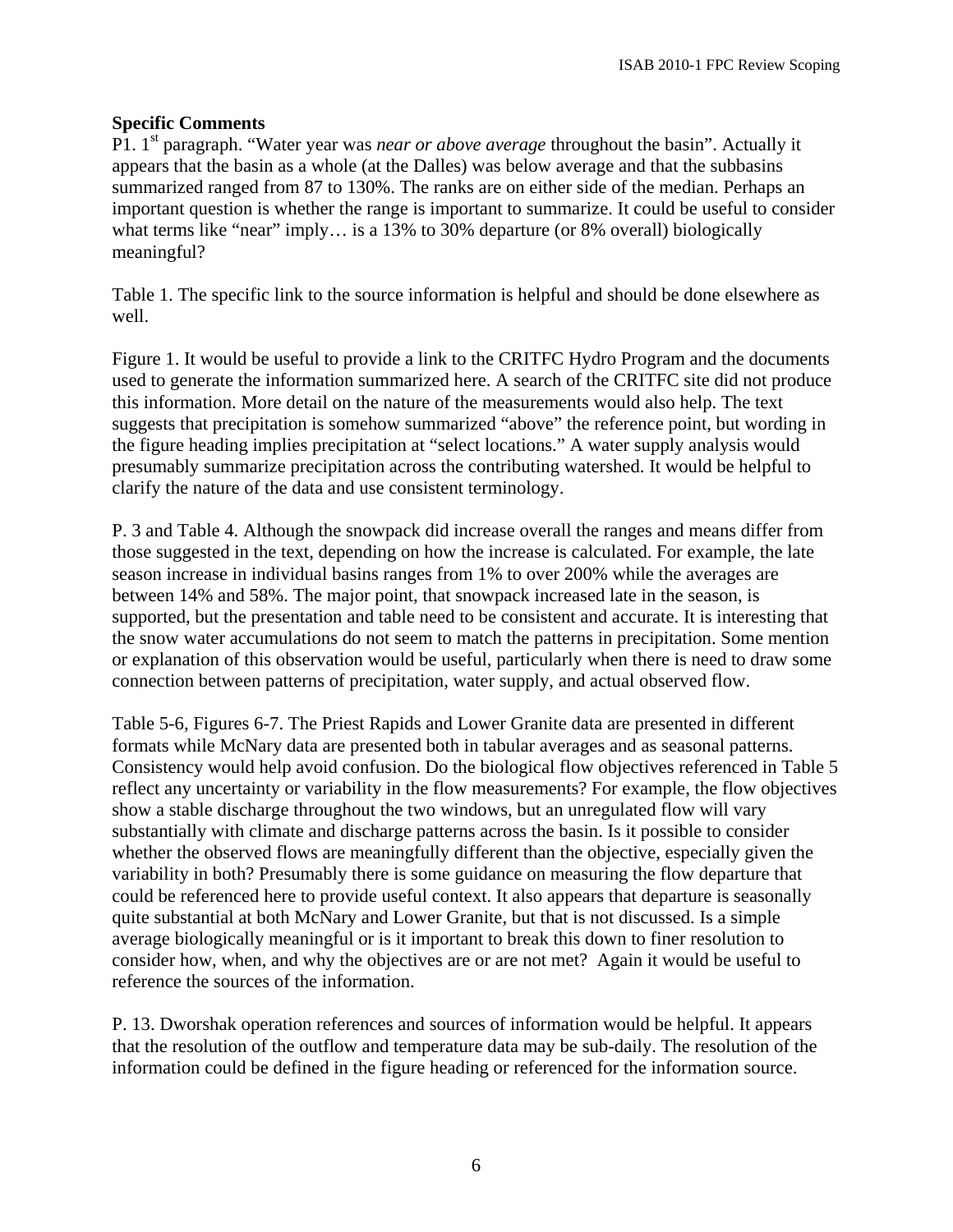In general, it appears that the presentations offered represent an eclectic collection of information various users have requested in the past, from time to time and project by project. That may serve the needs of particular users well, but it comes across in the report as a collection of odds and ends. Some effort to standardize reporting for the annual report, for each of the projects, would seem to be in order and timely. There will always be requests for one-off reports, and the FPC responds quickly and well to those voluminous requests, but the annual report should be crafted for an audience interested in the larger temporal and spatial patterns within the region.

## *II. Spill Management*

#### **Review recommendation**

This section has two parts (A and B). Part A is related to spill and has five sections: (1) an overview of the history of spill agreements since 2004; (2) a section on spill planning and operations, including a table detailing 2008 Agreement spill levels (court-ordered); (3) spill and other issues related to releases of Spring Creek Hatchery Tule Fall Chinook; (4) a series of reports by individual dam on specific 2008 spill operations in relation to river flows and courtordered spills and (5) a brief summary and conclusions section. Part B is related to gas bubble monitoring and data reporting for 2008, and has three sections: (1) overview, (2) results and (3) a brief discussion.

This section is presented in a fairly straightforward and easy to understand format. The table of 2008 Agreement Spill Levels usefully depicted the court-ordered spill, and Figures 10-18 for individual projects clearly showed where spills met, did not meet, and exceeded required levels. Graphical representation of project specific flow and spill operations constitute much of the remaining material in this section. This portion is primarily a report on flow and spill levels at each project and does not require ISAB review.

A good example of a place where ISAB input may be valuable is summarized on pages 22-23 of the Annual Report (even though it occurred outside of the spill season). The study by Haeseker and Wills (2008) was used in SOR 2008-1 to justify the preference for spill over the corner collector for Spring Creek Hatchery Releases. According to the Annual Report "the SOR request was discussed at the Technical Management Team… but no consensus could be reached. It eventually went to the Executive Committee for discussion. (Page 23)." In reviewing technical details of the paper by Haeseker and Wills (2008) we note that one point of logical contention might be the reliability of the data leading to the specifics of the SOR. The SAR for fish released during spill was 18% higher than the SAR for smolts released during the corner collector operation, but the results were not statistically significant. Bayesian analyses took it a step further, suggesting a high probability of a significant difference. However, this result for the single year of study data did not consider a large range of other factors that could have affected the SAR, including smolt size and condition as well as riverine, estuary, and oceanic factors. No evidence was provided to indicate that the Haeseker and Wills (2008) study that prompted SOR 2008-1 was reviewed.

Subsection B reports on gas bubble data and monitoring of gas bubble trauma (GBT). Sampling and monitoring issues may arise that would suggest periodic review of the protocols and analyses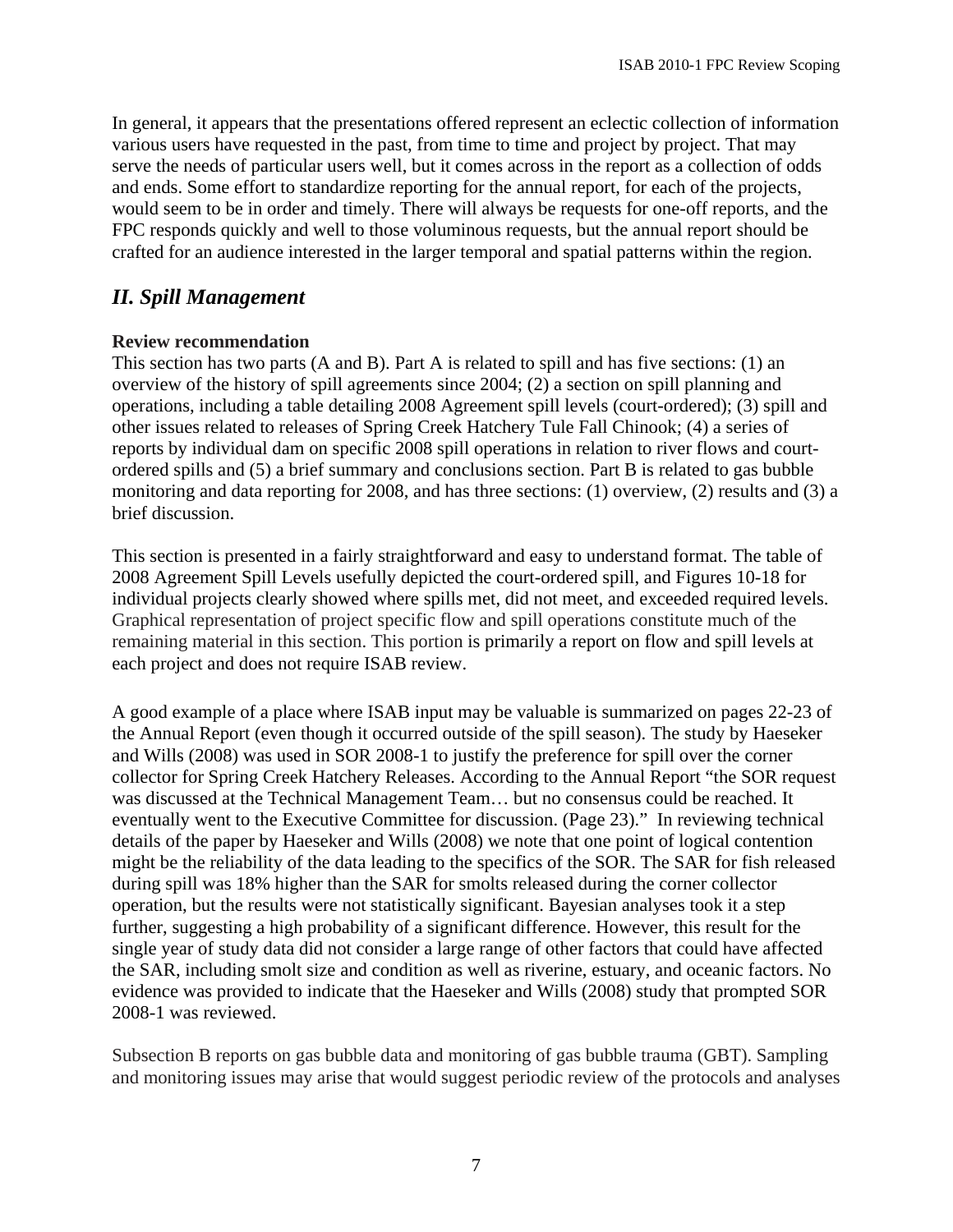used to evaluate levels of GBT. For example on page 34 it was noted that some data were eliminated from the database because the data were determined to be unreliable.

#### **Suggested modifications**

In the spill section, data collection protocols were not really detailed. For the body of the Annual Report, it is not necessary to do so. It would be desirable, however, to have references to the sources of the technical protocols cited (and put in the literature cited section at the end of the document). In that way, the documents can be accessed as needed.

## *III. Smolt Monitoring*

#### **Review recommendation**

The Smolt Monitoring Program is one of the FPC's core missions, and includes collection, organization, and analysis of smolt passage and survival data, and distribution of those data and analyses to end-users via the FPC website and written documents. This is an indisputably useful service, and is used by agencies, tribes, university scientists, NGOs, and others within and outside of the region.

The smolt monitoring program at the dams is a large part of FPC operations and a critical part of managing the hydrosystem. The smolt monitoring program is an entity unto itself and might need a standing committee involving biologists, hydrologists, and statisticians. Changes in hydro operations seem to be made on the fly. Is there a danger of a major disaster if a mistake is made?

Numerous aspects of the monitoring program are amenable to periodic ISAB review, such as effectiveness of removable spillway weirs (RSWs); usefulness of the smolt monitoring program in the tributaries when traps have to be taken out irregularly due to flash floods and debris hazards; utility of smolt migration timing data; and efficiency of the program.

The report presents many comments on apparently significant differences in smolt survival within and among years or between dams that are not supported in the text by either statistical analyses or reference to appropriate documentation. There are also many comments about whether or not smolt passage over a particular dam or in a particular year was "problematic" without sufficient explanation of for whom or why the passage was problematic.

The population index discussed on page 43 is described in a technical memorandum available at the following link on the FPC web page; www.fpc.org/smolt/juvenile\_popindex/35-08.pdf. Results sometimes show major differences between the population index and the passage index. It is not clear if the model developed for the population index has been peer-reviewed. If not, peer review would be appropriate.

Criteria for eliminating data such as on page 60, "The criteria were to reject survival estimates if standard errors for any dam to dam segment within the reach exceeded 0.2" need to be justified.

Section F. "Travel Time and Survival Analyses" (pages 54-75) is a key section that would benefit from detailed review of the assumptions and results of the multiple regression analyses. Statements such as, "Given the relatively low spill proportions in 2008 it follows that survival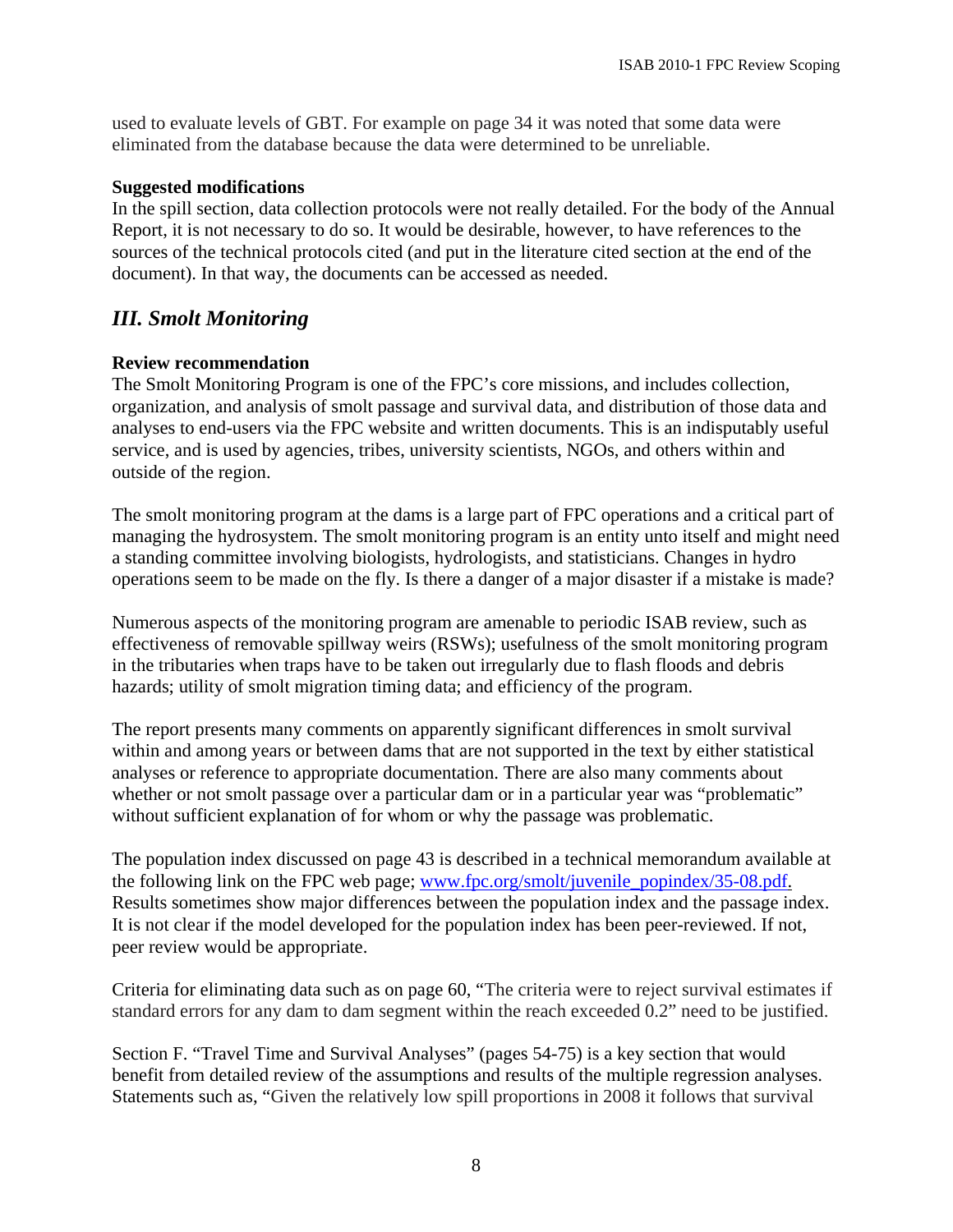was below average." on page 69 imply a cause and effect relationship that is quite difficult to justify in an observational situation.

Section H, Evaluation of the estimated 2008 reach survivals for yearling Chinook in the lower Columbia River between McNary and Bonneville dam, uses an information-theoretic approach (Akaike information criterion, AIC) to rank alternative models for describing survival of Chinook salmon and steelhead in different river reaches. Because the information-theoretic approach requires some judgment calls, this is a good example of an exercise in data interpretation by the FPC that could benefit from external peer review.

#### **Suggested modifications**

Including information on fish when they are handled for tagging or other purposes would be a very useful addition to survival tables. These data should include, at a minimum, length and weight.

Recent evidence shows a high rate of smolt mortality in the lower river/estuary. Connections between the smolt monitoring program and efforts in those reaches should be strengthened.

Efforts at uniformity of presentation would be helpful. For example, results are presented as proportions in one sentence and as percentages in the next. Differences are presented in absolute differences in one sentence and as a proportionate change in another sentence. Editing would greatly improve the report. The entire Annual Report could be improved by providing definitions for technical terminology. Not all readers know, for example, what the criterion is for a fish examined at a fish passage facility to be considered "descaled", or the definition of "spillway passage efficiency." Once prepared, a glossary could be included in each new annual report with little effort except to occasionally add new definitions similar to the list of commonly used acronyms in Appendix L.

This section contains examples where tables are misidentified in the text and mistakes are made such as identifying a CV of 0.24 as being associated with a low precision value >25%. Also, justification for using 25% as a cutoff for low precision should be justified.

Lamprey passage at dams such as Bonneville was not reported in the main report. Apparently FPC maintains lamprey passage data, as shown in their response to a request from the Oregonian (Appendix A). Lamprey are a species of concern, so annual reporting might be worthwhile. Likewise counts of kelts were not documented. A section covering miscellaneous species that are enumerated at the dams could be useful.

## *IV. Adult Fish Passage*

## **Review recommendation**

Forecasts of adult returns are based largely upon jacks from the same brood year. In some years and for some species, forecast and realized run sizes are widely divergent, for example those for spring/summer Chinook and sockeye. Investigation of strategies for improving forecasts should be initiated, including ISAB review of methods to forecast run sizes.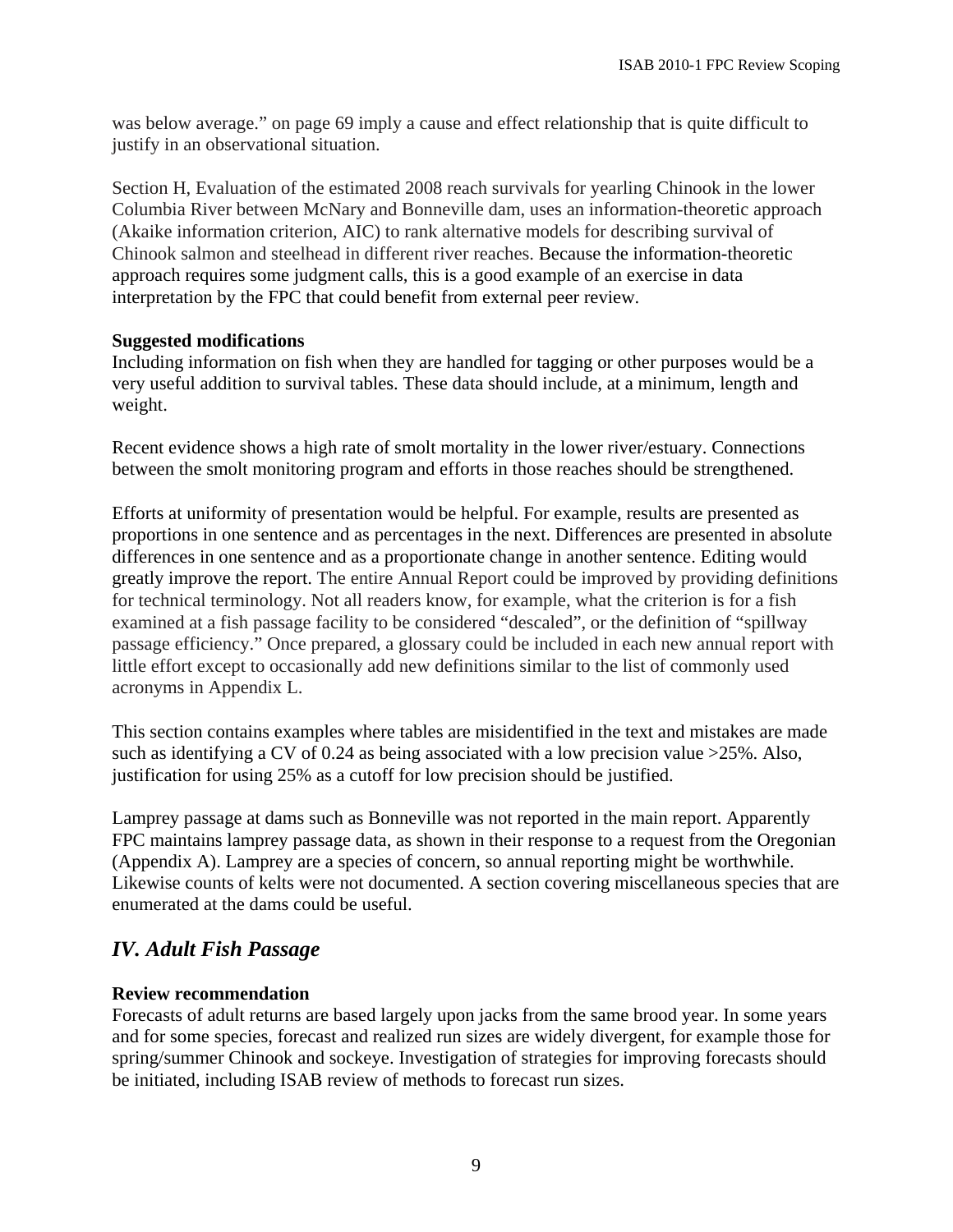The marine mammal section is devoted to litigation related to trapping and killing of sea lions at Bonneville. This material is interesting but not useful in estimating the impacts of sea lions and harbor seals on returning adults (see Tackley et al. 2008; Stansell et al. 2009). An assessment of the numeric impact of pinnipeds on returning salmon and what happens when the pinnipeds are removed would be useful. Such assessments would be appropriate for review.

A special enquiry presented on pages 101 and 102 involves a comparison of adult mortality on the upper Columbia versus the Snake River. The reply states that the differences were not significant, but additional tabular information should accompany the statement or be cited and available in an appendix. There are other special requests that warranted special highlighting in the report. As a general rule, any request that is worthy of highlighting in the annual report should be treated with the understanding that if it is worth mention, it is worth presentation. Relevant links to appendix pages or reports should be provided for special requests. Special enquiries are good candidates for reviewable material.

Also on page 101, the report indicates that the adult mortality estimates from NOAA's Draft BiOp were adjusted for estimated harvest and straying rates but the FPC staff did not adjust adult mortality to account for harvest or straying. Justification for not collecting the harvest and straying rates used by NOAA for FPC analysis should be provided.

#### **Suggested modifications**

The literature cited is useful and the links to papers are especially appreciated.

The reader is reminded at several points to view comparisons against the decadal average with caution, due to BiOp-mandated changes in harvesting. However, the report does not indicate precisely what the reader is supposed to watch out for. Are this year's numbers biased upward, downward, irrelevant, or misleading, considering such changes in practice? In the interest of clarity, it would help to provide more elaboration.

The harvest section should include the percentage of the run harvested by species, stock, and hatchery versus wild. It may be important to know what percentage of the runs are counted within the counting period in Table 42 if run timing shifts to earlier or later runs, as indicated for some runs in Section I.

Counts of other species such as lamprey, shad, and sturgeon should be mentioned in the text.

Since presence or absence of adipose fins are noted at the counting windows, percentage of hatchery vs. wild fish for salmonid run sizes would be informative to see if they are correlated.

An evaluation of major factors controlling water temperatures in the river would be useful. Information on how releases from dams, such as Dworshak Dam, affect downstream and reservoir temperature would be useful if presented in this section or referenced here.

Significant shifts in run timing are shown in Figures 39, 40, and 46. It would be useful to see measures of variation around the 10-year averages to gauge the extent of deviation of aberrant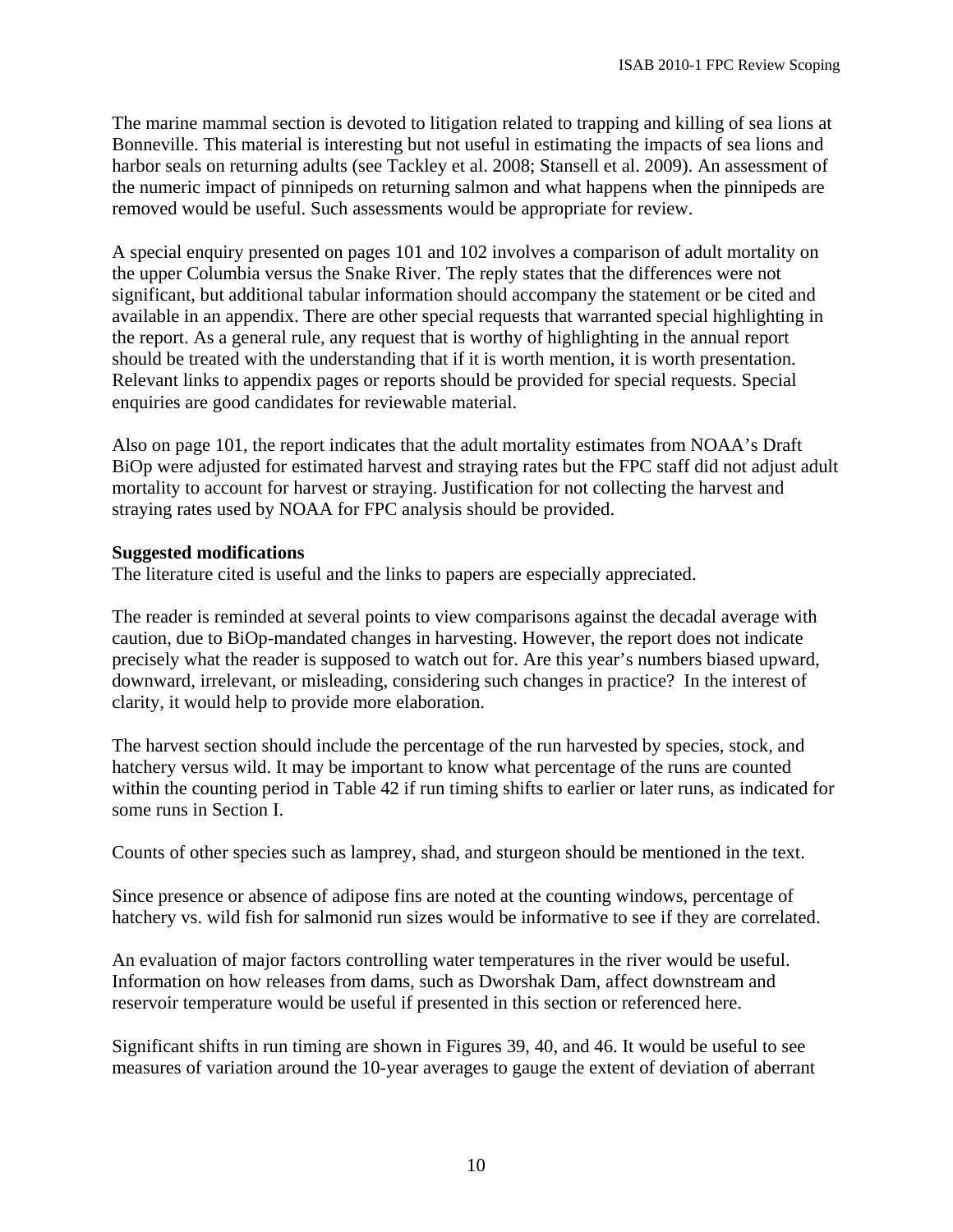years. Tentative explanations for shifts in run timing that are supported by data should be presented. Changes in run timing for hatchery and wild fish should be compared.

In the tables with adults and jacks, tagged and non-tagged, hatchery and wild counted it would be useful to have proportions of each category reported. Such separation would be graphically useful, particularly for the time trends.

Statements such as the following, which appears on page 109, need correcting, "The 2008 count at McNary Dam of 101,869 was 1.78 times greater than the 2007 count of 57,172. When compared with the 10-year average count of 109,202, the count was about 93.4% of the 2008 count." The statement seems to be claiming that 109,202 is about 93.8% of 101,689, when the reverse is intended. Another example from page 126 states, "The 2008 wild steelhead count of 105,093 was about 1.30 times greater then (sic) the 2007 count of 320,931."

On page 110 it is noted that, "It was stated that the mini-jacks being observed in the Mid-Columbia River in 2008 were likely late arriving hatchery summer Chinook that were released as yearlings above PRD and WAN in the spring of 2008." As a general rule the annual report should identify who made such statements and what evidence is provided to support the claims.

Including a map showing how the upriver run partitions out into the various basins, illustrating losses along the way would be useful. The information is provided in the text, but it is hard to see the larger picture. A map similar to one showing the fate of Bonaparte's army on its march to Russia and back as presented by Tufte (1990) would be very effective.

Note that the Fitzpatrick 2009 paper refers to Chinook not steelhead.

## *V. Sockeye/Fall Chinook Adult Returns*

#### **Review recommendation**

In Section V, FPC staff document large adult returns of sockeye and Chinook salmon in 2008. They also attempt to explain these large returns by analyzing changes in reach survival and migration time, in-river conditions, and the magnitude of hatchery releases.

The section includes 6 Tables and 4 Figures that summarize data for 2008 relative to trends over the last 10 years. The section also includes 2 Tables and 3 Figures that summarize results from statistical analyses, and which help to substantiate conclusions in the report. In this respect, Section V offers considerably more scope for ISAB review than some other sections of the Annual Report. This section deserves special consideration for possible ISAB review.

#### **Suggested modifications**

Statistical analyses with supporting tables and figures are used to support conclusions in the text that the large adult returns in 2008 are associated with favorable in-river conditions for juvenile migration in 2006 and 2007. However, a number of (minor) deficiencies and missed opportunities could undermine the defensibility of these conclusions. These include: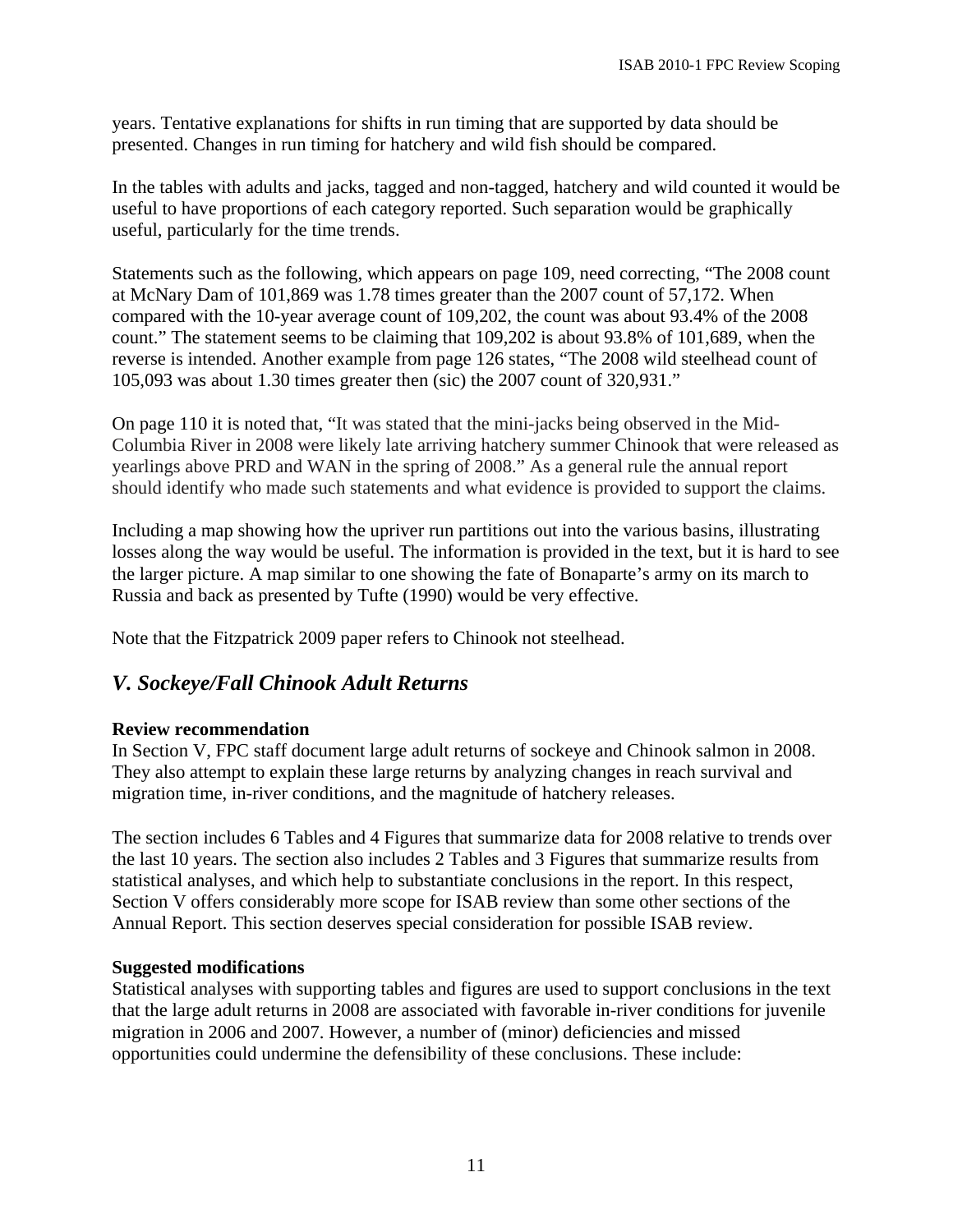- No explanation is given for what was weighted in the regression analyses. Presumably the weighting was an attempt to address unequal sample sizes used to estimate river reach survival probabilities.
- A logistic regression (i.e., logit transformation of survival probabilities) would have been more appropriate than either of the regressions performed. The untransformed regression seems inappropriate, for the reasons stated, and presumably is only included to show that log transformation does not greatly change the results.
- There is considerable discussion (on page 136) of how spill percent changed at John Day Dam (JDA), yet it remains unclear how (or whether) spill at JDA is thought to have affected survival rates from Rock Island Dam (RIS) to JDA. Presumably any beneficial effect of increased spill percent at JDA would be evident in improved survival in the next reach, i.e., after passing JDA. On the other hand, perhaps increased spill percent at JDA affected the *reliability of the estimate* of survival in the RIS to JDA reach. More explanation is required to clarify the significance of changes in spill percent at JDA.
- Contrary to the claim on page 137, the numbers of sockeye salmon smolts emigrating from the Okanagan River are estimated annually based on hydroacoustic surveys of Osoyoos and Skaha lakes conducted by the Okanagan Nations Alliance. The following data were provided by Dr. Kim Hyatt (Fisheries and Oceans Canada, Pacific Biological Station, Nanaimo, BC): Hatchery fry plants to Skaha Lake have accounted for less than 10% of the total number of smolts migrating down the Okanagan River. The total smolt migration from the Okanagan River was estimated at 2.0 million in 2006 (7.3% from Skaha) and 1.6 million in 2007 (8.1% from Skaha). Thus, the total smolt migration was considerably larger in 1999, 2002, and 2003 (estimated at 3.8, 2.9, and 2.1 million, respectively).

The large return of adult sockeye to the Mid-Columbia in 2008 is attributed to a combination of (1) good in-river conditions (low water transit time and increased spill percent at McNary and John Day dams) resulting in increased reach survival of juveniles in 2006, and (2) increased hatchery output in 2006 and 2007. The large return of adult sockeye to the Snake River in 2008 is attributed to a combination of (1) good in-river conditions (low water transit time in 2006 and high spill percent in 2006 and 2007) resulting in increased reach survivals of juveniles in 2006 and 2007, and (2) low transportation proportions in 2006 and 2007. The FPC conclusions seem plausible, but other factors might have played an even larger role. It is difficult to understand how the reported increases in reach survival (no more than 2-fold in the Snake River, or 2.7-fold in the Mid-Columbia, for any year excluding 2001) could alone explain increases in adult returns of 15 times and 3.6 times the 10-year average in the Snake and Mid-Columbia rivers, respectively. Increased hatchery production (fry plants to Skaha Lake) alone cannot account for the larger returns to the Mid-Columbia because this component contributed less than 10% of the total smolt migration, and total smolt production was as high or considerably higher in 1999, 2002, and 2003. Insufficient consideration is given to the possible role of increased marine survival in combination with improved freshwater survival.

The large return of fall Chinook to the Snake River in 2008 is attributed (implicitly but not explicitly) to increased hatchery releases in 2006. In this case, the analyses do suggest that the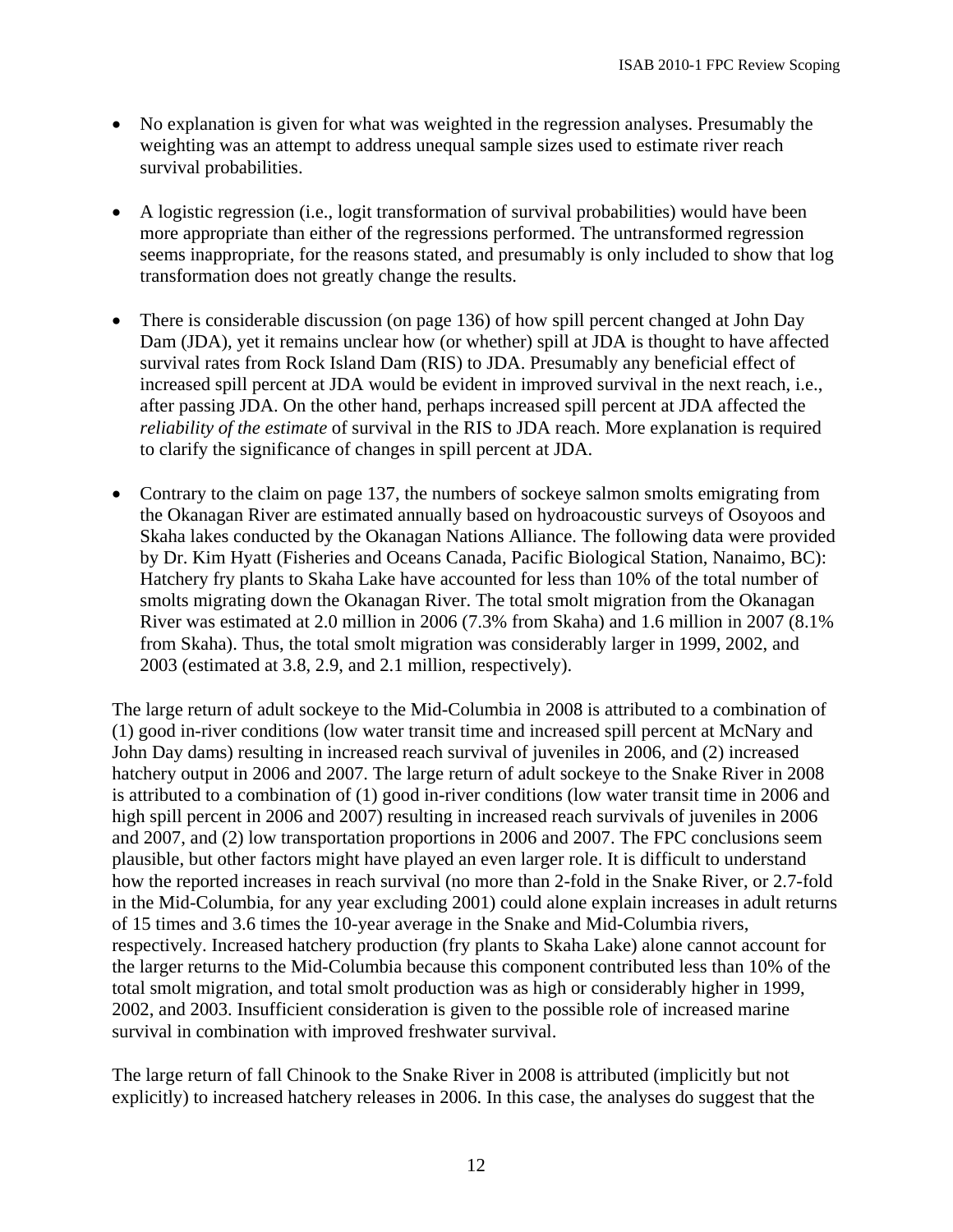increase in hatchery production is adequate, other things being equal, to account for the increase in adult returns. Although summary data and statistics are provided to support conclusions, these data are not complete enough to repeat the analyses described in this section. For example, sample sizes used to compute the reach survivals are not indicated. As suggested above, Canadian estimates of sockeye smolt production from Skaha and Osoyoos lakes are available and should be considered in any comparable analyses in the future. A more comprehensive analysis would also include analyses of smolt-to-adult returns and explicit consideration of the possible role of marine climate conditions.

The practice of reducing the window of time in order to improve reliability of estimation of environmental variables may cause biased results that should be noted and investigated (see page 138).

As a general practice the effect of potentially influential observations should be investigated and reported when interpreting data presented such as those in Figures 55 and 56.

## *VI. Columbia River Basin Hatchery Releases*

#### **General comments**

The hatchery release chapter in the FPC report is fairly routine, simply describing hatchery release data. The FPC hatchery release database seems to differ from that maintained by the Pacific States Marine Fisheries Commission (PSMFC) in that the FPC database provides inseason reporting, whereas the PSMFC database relies upon annual data provided by agencies. PSMFC's primary charge is related to Coded Wire Tags (CWTs) and associated releases, but PSMFC does provide hatchery releases not associated with CWTs when provided by agencies (sometimes the data are incomplete). The FPC database is much less comprehensive than the PSMFC database, which has separate records for each release and many more database fields.

ISAB review and comment on the hatchery release section of the FPC report are not recommended on a regular basis. However, the ISAB should make use of the online availability of the report as it does contain very useful and timely information that is relevant to the big Columbia River Basin picture.

#### **Specific comments**

On page 148, the report states that fry releases are excluded but the meaning of fry releases should be defined more clearly.

Although the FPC is not responsible for the area below Bonneville, Table 60 should include the below Bonneville zone. On page 149, the report states that there were 1.46 M salmonids released below Bonneville Dam, mostly by WDFW, but those fish are not tallied further. Some arrangement should be made to include them and their fate in the database. A complete perspective of hatchery production throughout the entire basin is needed including fry that will migrate in the year after release.

Most of the text describes whether hatchery releases were higher or lower than previous years. It would be worthwhile to provide a table listing the cumulative release goal by species, life stage,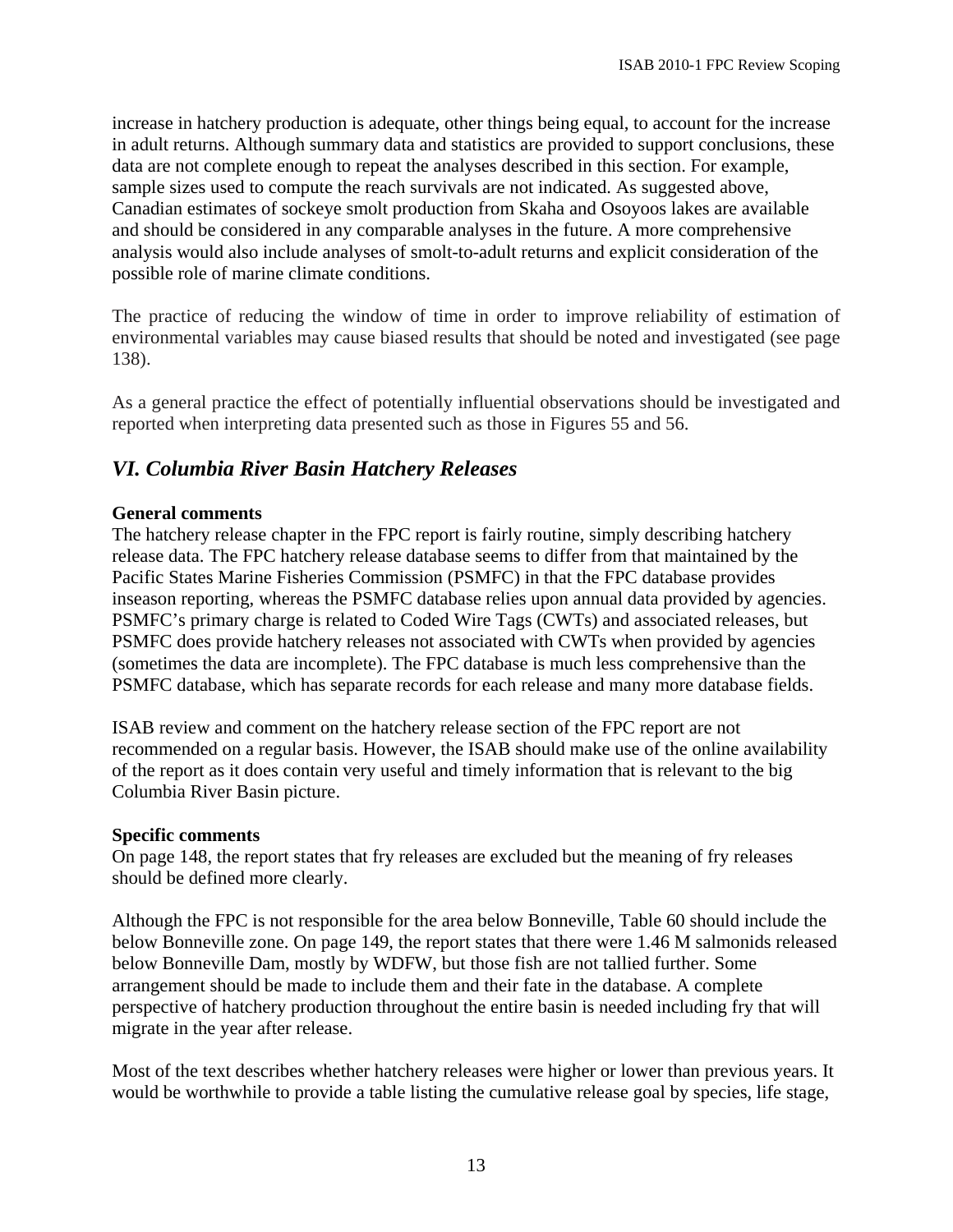and river zone so the users can track the overall goal for each zone and how total hatchery production relates to the goal.

It would be useful to list releases by subyearling/yearling stages and "fry" that would likely migrate during the following year. These life stages will behave differently in the river and will have different survival rates.

The ISAB previously identified interactions between juvenile hatchery and wild salmon as a key uncertainty in the basin. Release dates of hatchery fish are described by FPC. To what extent do release dates of hatchery fish overlap with wild fish migrations? Also it is not clear how well the different life stages released were separable in the database or in tabular form.

In the database, the comment field specifies the percentage of fish receiving a CWT or other type of mark (also see Appendix F). Hatchery marks are the key tool used to separate hatchery vs. wild salmon. The percentages of smolt that leave the hatchery tagged versus untagged should be indicated in the tallies, hatchery by hatchery and date by date. It would be worthwhile to provide the percentage of fish receiving each mark type in a separate column in the database so that the number of each mark type and unmarked fish can easily be calculated. Presumably the reported percentage of fish receiving marks is based on sampling of fishes at the hatchery. Note that when mass marking initially began in Puget Sound some hatcheries were simply assuming 100% of the fish received a visible fin clip—which was not accurate.

There are presently no estimates of total hatchery vs. wild adult salmon separated by species in the harvests and spawning escapements in the Columbia River Basin. Estimation is complicated because only a portion of hatchery salmon is mass-marked with a fin clip or tag. Production of hatchery versus wild salmon in the basin is an issue that confronts all of the management agencies, not just the FPC. This type of information would be useful for evaluating production and productivity of both wild and hatchery stocks. The agencies do maintain production estimates for some of the salmon Evolutionarily Significant Units (ESUs), but not all.

The annual report by ODFW/WDFW, "Status Report: Columbia River Fish Runs and Fisheries, 1938-present" was a valuable compilation of current and historical data. Unfortunately, this compilation ended in 2002 or so. Although some tables are still maintained, it would be worthwhile to bring this document back into production, or at least to update the Excel data tables and make them available on the web.

## *Appendix A – Memoranda & Other*

#### **Review recommendation**

An examination of all of the appendices and memoranda for technical content indicated that there are several areas related to spill and salmon migration that could usefully be reviewed as needed. Not all memoranda in Appendix A warrant ISAB review, but it may be useful for the ISAB to review memoranda and their technical responses when new analyses are introduced, when new conditions bring the old analyses into question, and especially when consensus cannot be reached on the science.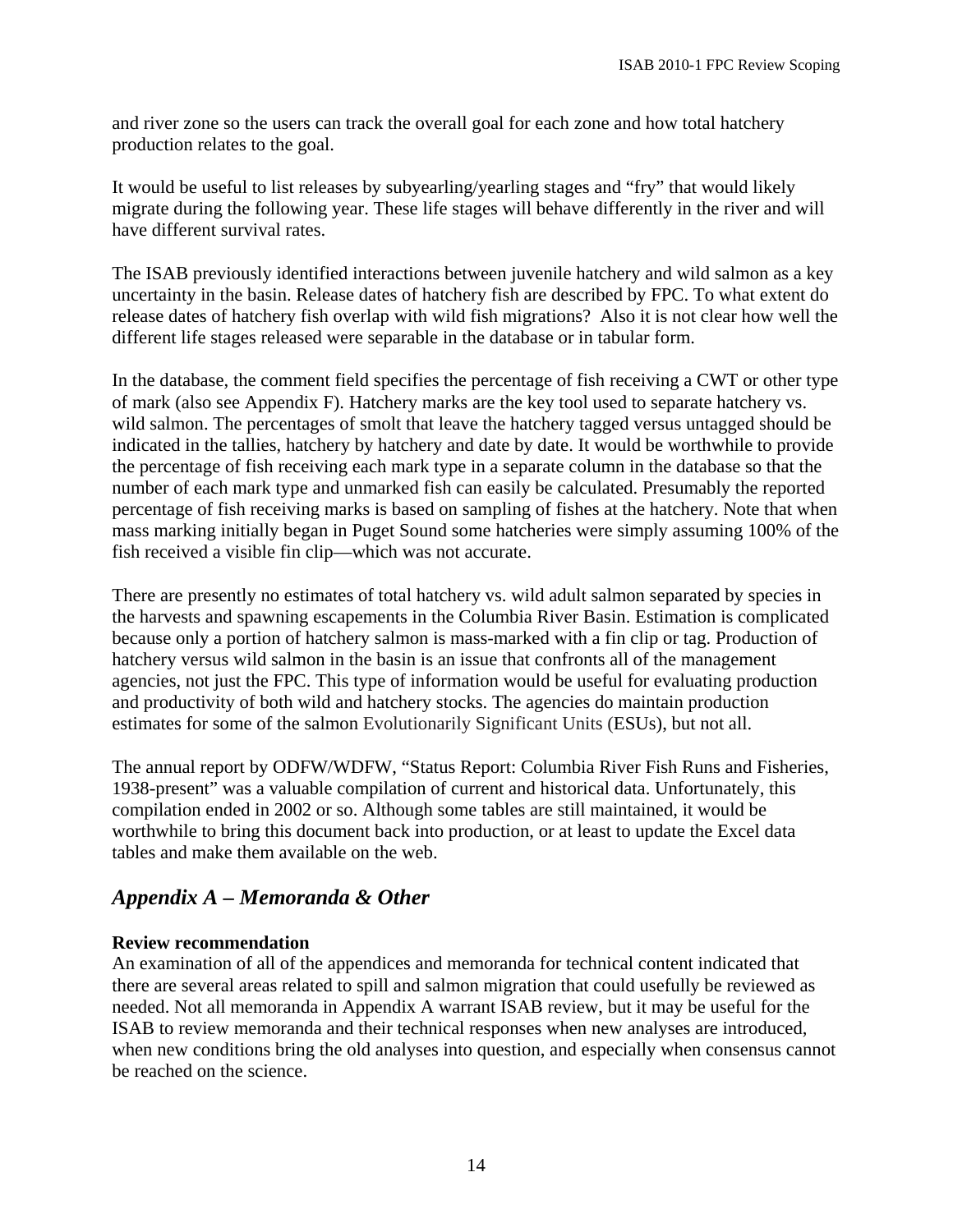The situation where ISAB evaluation may be most useful is when newly established statistical relationships between spill and fish (mortality etc.) are used either to justify SORs or in contentious spill decisions. ISAB input may be especially useful when consensus among entities regarding the science behind spill decisions or proposed decisions cannot be obtained. Nearly all of these relevant areas will be in the technical details often appearing in the appendices, as scientific documents and memoranda, rather than in the summary portions of the report.

### **Suggested modifications**

The Appendix contains interesting and useful analyses. A concern is that documentation of these memoranda for the historical record may be "lost" because the title of the memoranda are not prominently identified and referenced.

There is a statement from page A-9, to the effect that: "These results indicate that a very small proportion (<15%) of surviving hatchery fall Chinook holdovers overwinter above LGR. Therefore, it is likely that a significant proportion of hatchery fall Chinook partially migrate through the hydrosystem before overwintering somewhere in the hydrosystem." Data on holdover Chinook, also known as reservoir-type Chinook, are important and have been published in the primary literature by authors such as Connor et al. (2005) and mentioned by ISAB. However, there are no references to these other studies in the FPC report. The interpretation of results would benefit from comparison to other studies.

## *Appendix I – Technical Letters*

### **Review recommendation**

On occasion ISAB review of selected technical letters would be valuable. Selection criteria could be similar to that used for identifying memoranda in Appendix A.

## *Appendix J – Maps*

## **Suggested modifications**

The maps showing the recent adult counts by species at each dam in relation to the recent 10-yr average are good, easily understood summaries. A link to a clickable map with all the major dams on it with links to information such as who operates each dam, who monitors the smolts, a summary of smolt transportation that year, and adult counts by species would be very useful.

## *Appendix K – Web Statistics and Data Requests Summaries*

## **Suggested modifications**

This appendix provides an effective summary of access by users of several online databases and documents. An additional index of how useful the compiled data actually are might further document FPC contributions. Such an index might report acknowledgement from users in scientific papers, reports, and studies. It is interesting that the primary user of the FPC online database is Colorado with more than double that of any Northwest state and California. This summary begs for an explanation.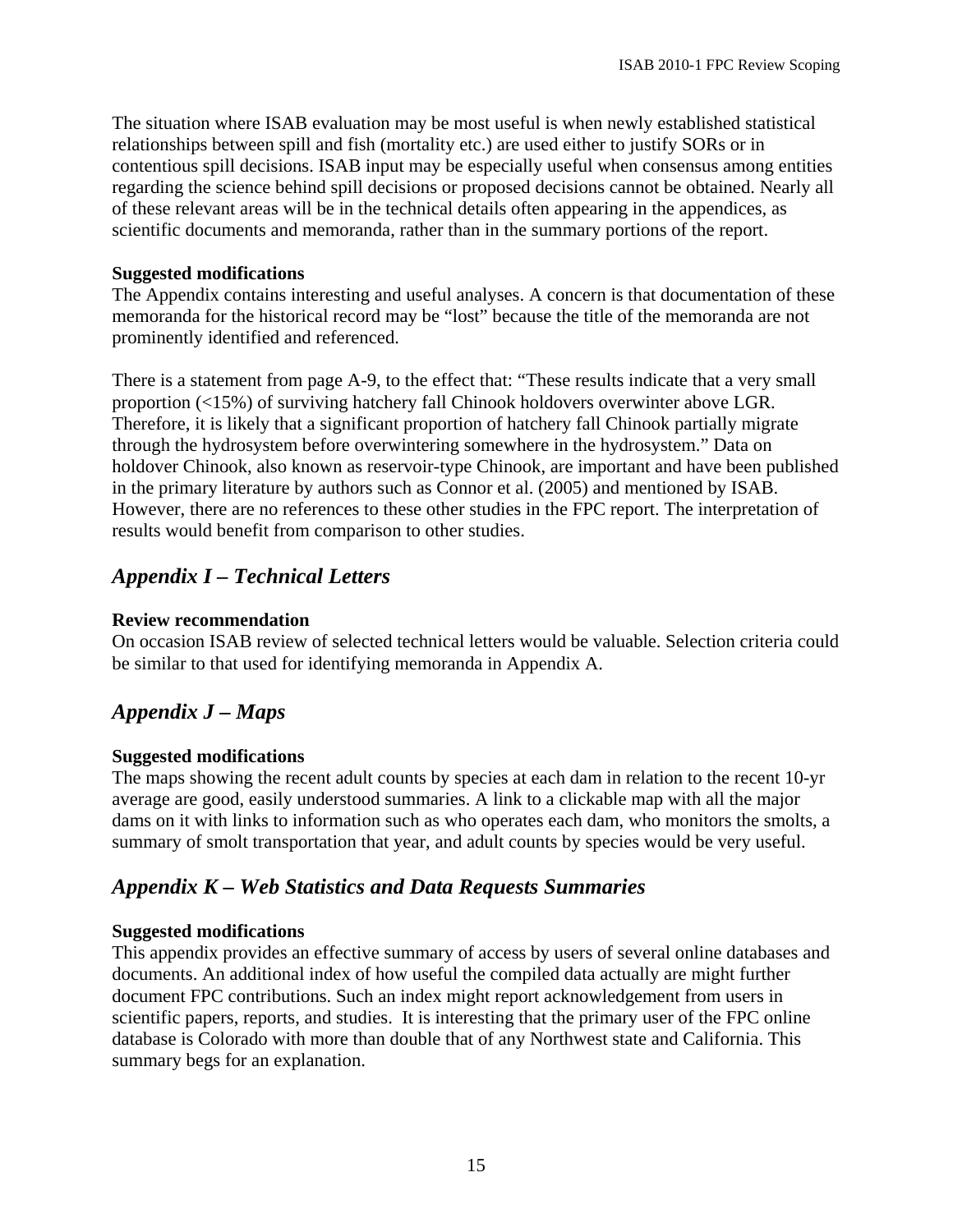## *Editorial note*

The writing in some sections of the annual report is rough; in some places the intended meaning is obscured. In some cases tables and appendix references are incorrect causing confusion and frustration. Further editing would greatly improve the report

## **Comments on 2009 CSS Annual Report**

The report is very nicely written and clear, an improvement over previous reports. Both the procedures and the logic for them are apparent. This report continues the improvements made in the 10-year retrospective report in giving a much more enlightening view of the CSS project.

#### **Review recommendation**

Much of the data presentation, analyses, and interpretations in the 2009 CSS Annual Report have recently received extensive ISAB/ISRP review. When new analyses are introduced they often appear in FPC memoranda prior to inclusion in the CSS annual report. Portions of the annual report that have not been previously reviewed should be reviewed when new analyses are introduced, when new conditions bring the old analyses into question and when consensus cannot be reached on the science involved. In Chapter 5 use of a random-effects model where the true effect size is assumed to vary from study to study qualifies as a new methodology that should be reviewed. Unfortunately, the ISAB timeline for this review does not allow for a complete evaluation of that strategy at this time.

#### **Suggested modifications**

ISAB/ISRP-2007-6 had suggested that the fish transported from LGS and LMN not be lumped with those from LGR, as a means of assessing whether it makes any difference from which project transportation begins. It is clear from the delivery and Eq. [2.1] that CSS has chosen not to do that separation. Although CSS has "adjusted" for  $S_2$  and  $S_2 \bullet S_3$  in its treatment of fish transported from LGS and LMN, respectively, these fish are still being lumped with those transported from LGR. There are sample size considerations involved, but it would still be useful to be able to evaluate the efficacy of allowing the smolts to "run the river" for that extra project or two, before transportation. Allowing for in-river mortality, the question is whether beginning transportation at LGS or LMN, instead of at LGR will improve subsequent survival and precision of homing on the journey from BON outward and back upriver. The ability to compare  $SAR<sub>LGR\rightarrow LGR</sub>$  for fish transported from LGR with those transported from LGS, with those transported from LMN, along with those tagged and returned to the river at LGR  $(C_1)$  and those that "run the river" without handling  $(C_0)$  would be beneficial. Using Eq. [2.1], which probably does have lower error of estimation, to compute the "collective experience with transportation" should be continued, but evaluation of the finer details is needed if the overall results presented here are any guide.

The model fitting section involves many transformations and data manipulations that may or may not be necessary. Furthermore selection of parameters to estimate such as the median of log transformed observations and examination of only one model fitting criterion,  $R^2$ , is not making the best use of statistical tools developed for that purpose.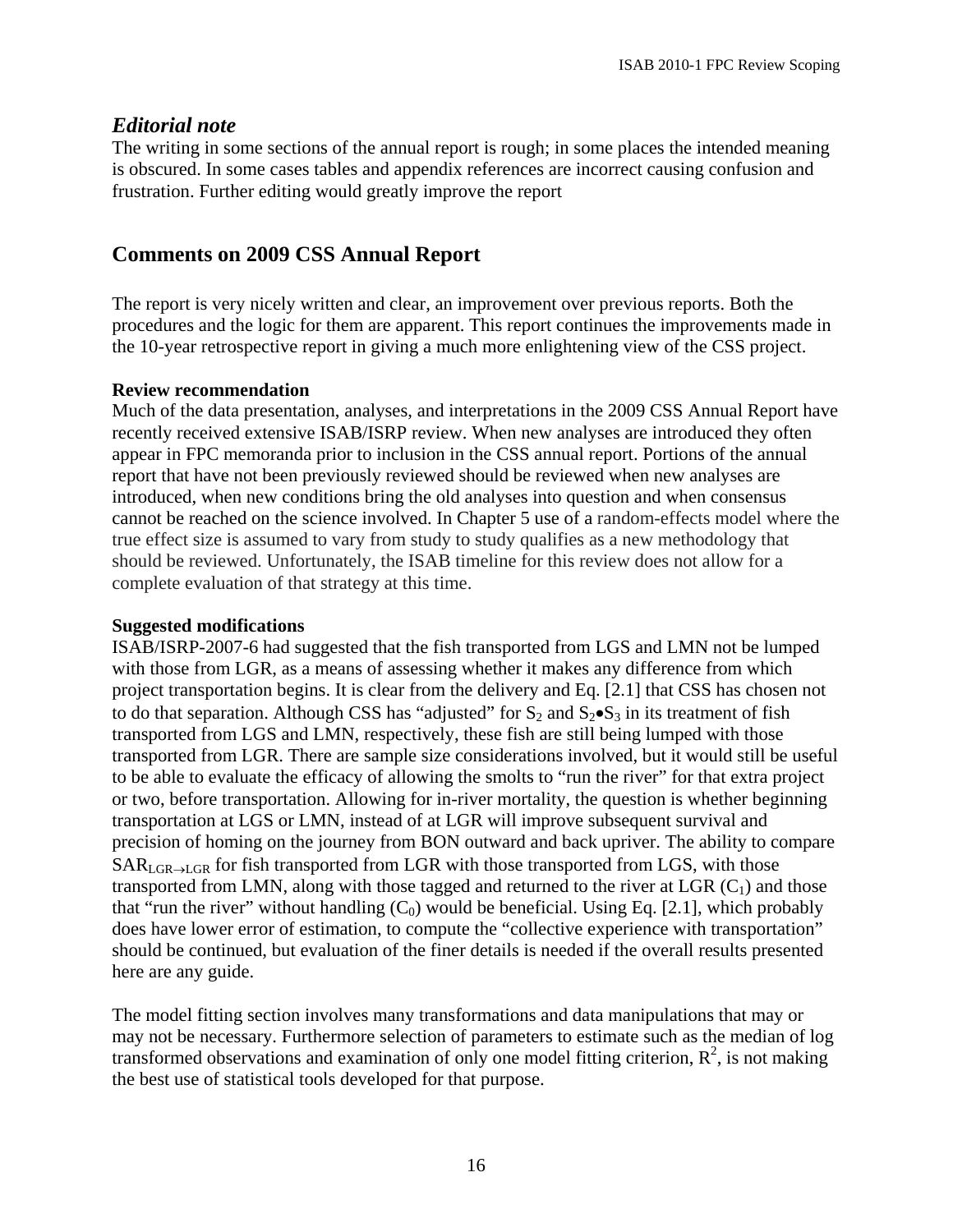For the log-linear modeling tables, presentation of both  $R^2$  and AIC<sub>C</sub> values would be useful. The plots of the *Z*-values have considerable scatter. That may be a scale issue, but the plots do not inspire any explanatory confidence.

Additional justification of Z as a useful statistic is needed. Z gives an instantaneous mortality rate. This is useful as long as the fish's experience in fairly uniform over the period considered. However, if there are intervals where the probability of death differs widely, these may bias the result. Take, for example, the passage through dams. If the time passing through a dam is much riskier than the time spent in the river or reservoirs and if the time passing through dams is always more or less the same, then the experience of passing through the dam plays a larger role in the calculation of Z than when fish travel time is shorter. As a result, the Z value increases even when the instantaneous rate excluding the dams is the same and the risk passing through the dams is the same. Project to project survival rates which may include varying mortality risks but are not confounded by incorporating varying time spans or survival through segments of the life history provide a more informative mortality rate and appear to be more useful measure of the fish's experience.

The results from added spill for 2007, relative to 2005, are encouraging. Clearly, if there is virtually no water to spill, as in 2001, then the decision to transport fish is influenced. Interpretations of results that are not significant should be stated carefully. For example on page 72 the statement, "It appears that since transport SARs were only significantly greater than inriver SARs in 2 years for PIT-tagged wild Chinook and Dworshak Hatchery Chinook smolts, and post-BON mortality of transported fish was not significantly less than post-BON mortality of inriver fish, then transportation provides no greater survival advantage over allowing wild Chinook and Dworshak Hatchery Chinook to migrate in-river." Note that "no significant difference" does not translate as "NO effect."

On page 77 the observation that TIRs decrease as in-river survival  $S_R$  increases seems obvious because TIRs are defined in terms of the reciprocal of  $S_R$ .

In chapter 5 the meta-analyses for TIR and D provided an interesting overview of these statistics. The results are not surprising, but it seems a worthy exercise. Chapters 6 and 7 provide a detailed look at success of fish in specific segments of their migration and in the ocean as well as more detail on the composition of the run. The biological processes involved in D, remain a challenge but it is useful to separate survival estimates for the BON to BON segment and for the BON to LGR segment and display them by return year.

The logistic modeling is extended from the CSS 10-year report to include hatchery and wild steelhead. Chapter 6 also provides the available information on the observations of straying fish and calculates a straying rate for in-river and transported outmigrants. Estimation and interpretation of D and straying are often contentious so a complete review may be necessary at some point in time.

Analyses in Chapter 7 address the extent to which wild Snake River spring/summer Chinook and steelhead population aggregates may be meeting the NPCC (2009) biological objectives. Although the primary objective in this chapter is to update the long-term SAR data series for